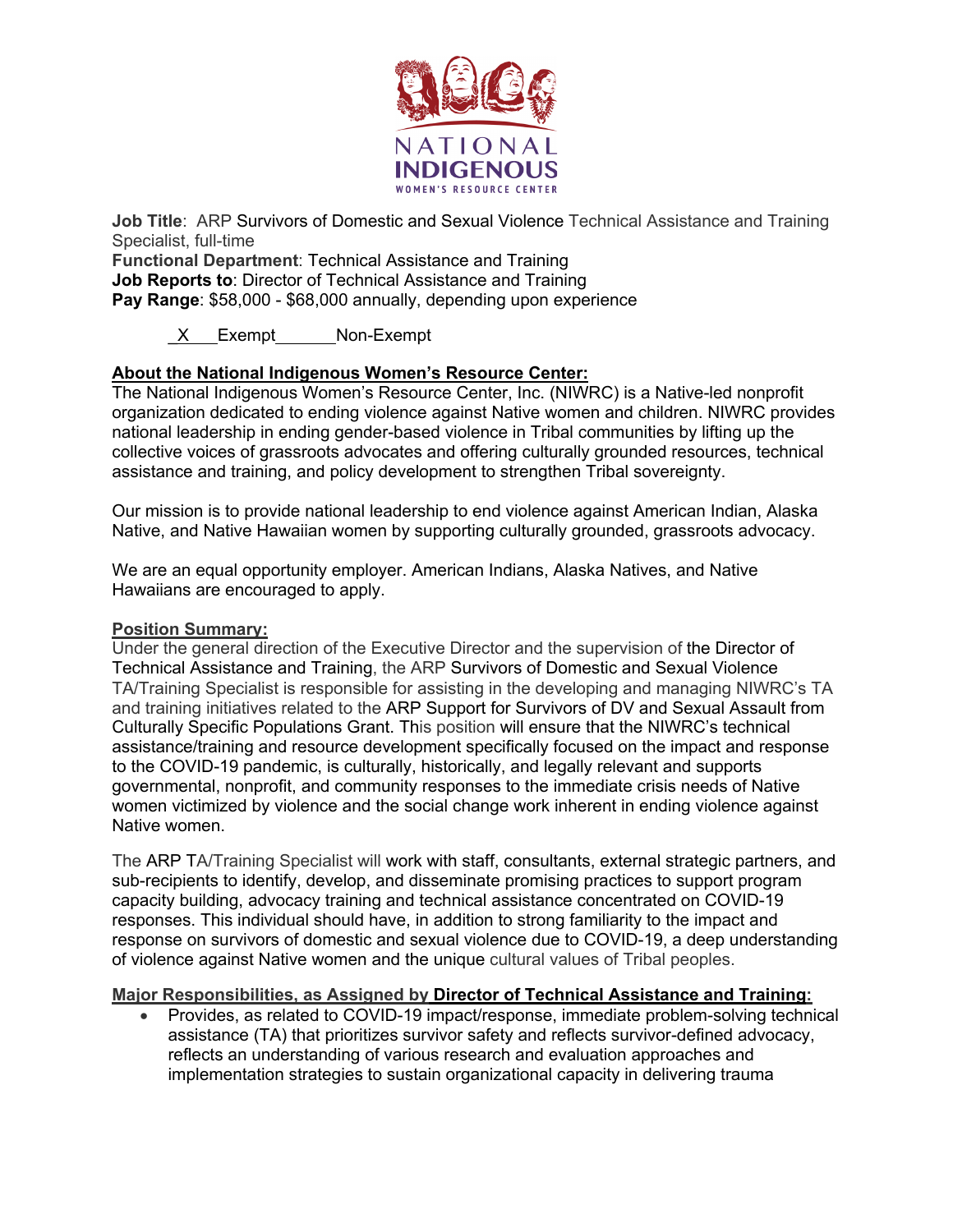informed, culturally relevant services for adults, children, and youth affected by domestic violence and sexual assault throughout the COVID-19 public health emergency.

- Promote and develop strategic partnerships to carry out these COVID-19 related activities, both nationally and at the local level, via an executed Memorandum of Understanding (MOU), with national technical assistance providers with expertise in culturally specific sexual assault services, national technical assistance providers for LGBTQ two-spirited communities, as well as urban Indian organizations. Fulfill obligations set forth in assigned Memoranda of Understanding with partner organizations.
- Over-see and provide TA and training to sub-recipients to:
	- $\circ$  Develop and support innovative culturally specific community-based services and supports that enhance access to shelter services or supportive services for survivors of sexual and domestic violence within Indian Country and urban Native communities.
	- o Develop and support innovative culturally specific community-based nonresidential services and supports that enhance intervention and prevention for all survivors of sexual assault, domestic violence, dating violence, and family violence within Indian Country, including urban and 2SLGBTQ Native communities.
	- o Strengthen the capacity and furthering the leadership development of organizations to address sexual violence and domestic violence in Indian Country including urban and 2SLGBTQ Native communities.
	- o Promote strategic partnership development and collaboration, including with health systems, early childhood programs, economic support programs, schools, child welfare, workforce development, domestic violence, dating violence, and family violence programs, other community-based programs, community-based organizations serving individuals with disabilities, faith-based programs, and youth programs, in order to further a public health responses to supporting survivors of sexual violence, domestic violence, dating violence, and family violence from racial and ethnic specific underserved populations.
- Establish an annual training schedule based on identified issues and needs, and in coordination with the Technical Assistance and Training Team.
- Identify potential trainers at local level for collaboration/ co-facilitating trainings as part of capacity building initiative.
- Identify and engage consultants to provide TA and training for capacity-building of Tribal DV and/or SV programs development and/or expansion, including coordinated community responses.
- Network with leaders of Tribal nations, Native domestic violence and sexual assault programs, tribal coalitions, national Tribal organizations, and other key organizations to help identify types and scope of TA services to be provided concerning domestic violence, sexual assault, dating violence, stalking, sex trafficking and other issues that intersect with domestic violence against Native women.
- Organize and offer, in coordination with the ARP TA and Training Specialist and TAT Team, effective and contextualized, culturally relevant, training on TA/Training initiatives to domestic and sexual violence advocates and practitioners related to violence against Native women related to COVID-19, including emphasis on capacity building, leadership and organizational development, and including, as needed, COVID-19 focused information packets for domestic violence sexual assault advocacy programs, including administrative and programmatic issues.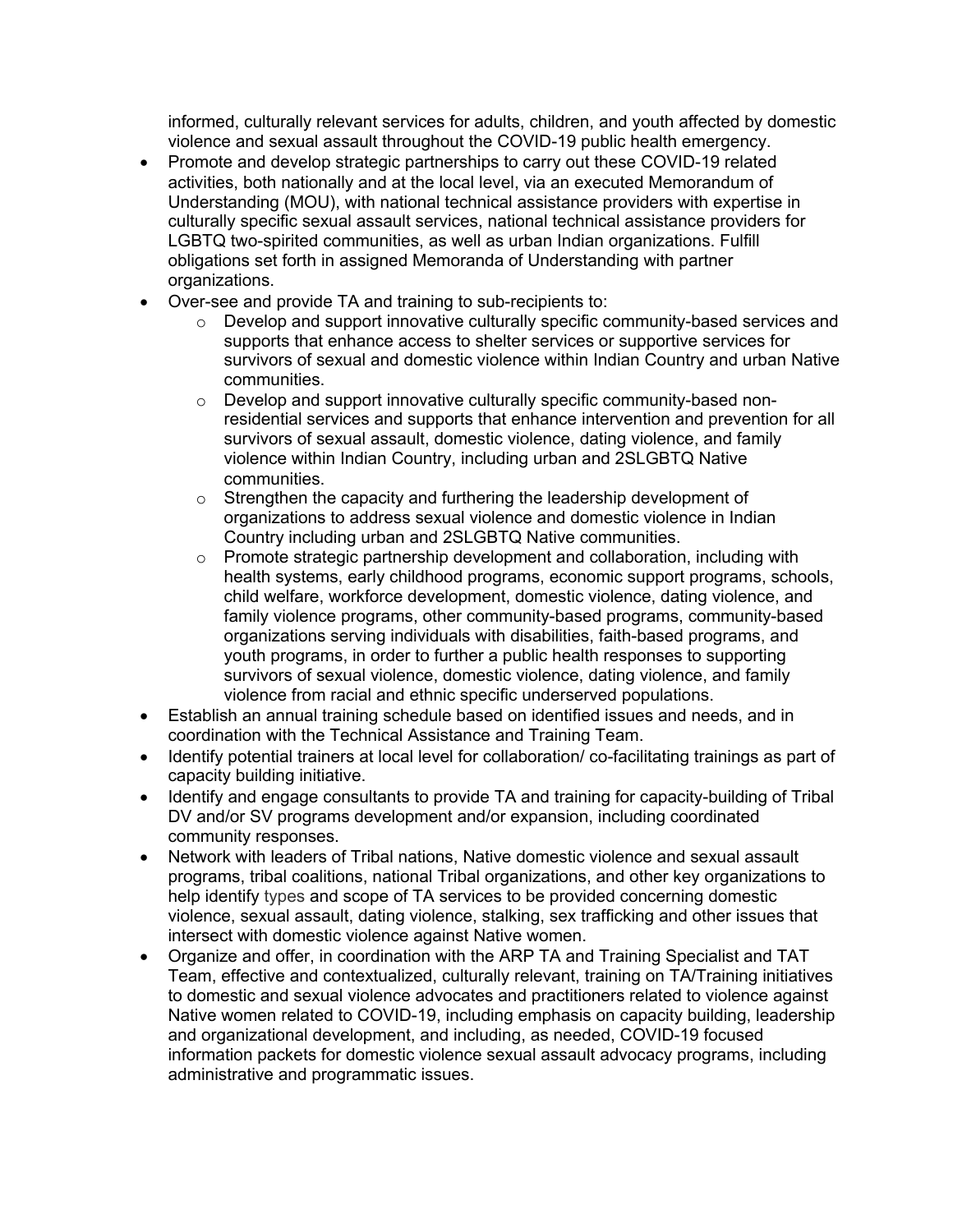- Identify COVID-19 related resource information for dissemination and inclusion in NIWRC's resource library, including, but not limited to available funding, program announcements, training events, news articles, research results, promising practices, information about programs and initiatives already underway that have made changes in their communities; to foster information sharing among parties interested in addressing the problem and developing creative solutions.
- Engage in capacity building and attend trainings for continuing education opportunities to assist job performance.
- Timely respond to requests for training and/or technical assistance and record in the NIWRC TA ticketing system as appropriate.
- Maintain open and timely communication with the TA/Training team on the status of assignments and ensure coordination with the Director of TA/Training on all requests for assistance.
- Other duties or responsibilities, as assigned.

# **Minimum Requirements**:

- Education Prefer a minimum of a B.A. or B.S. degree in an area of study deemed relevant. Master's degree preferred. Or demonstratable, comparable work experience.
- Experience A minimum of four years working in the domestic/sexual violence field in Tribal communities.
- Knowledgeable about the impact and responses to the COVID-19 pandemic on survivors in indigenous communities
- Exceptional research, analytical, original writing and editing skills; ability to communicate complex information clearly in writing and in oral presentations to a range of audiences at the Tribal, regional, national, and international levels.
- A demonstrated understanding of the history of American Indian and Alaska Native Tribal governments, laws and customs.
- A demonstrated understanding of violence against Native women crimes and responses throughout the Unites States, especially throughout Indian country, Alaska Native villages, and in Hawaii.
- Ability to resolve issues quickly and make decisions in a collaborative culture. Demonstrated ability to develop and maintain effective working relationships.
- Knowledge of Tribal, state, and national advocacy organizations working to effect social change and that address the issue of violence against Native women.
- Knowledge of and experience in advocacy directly pertaining to domestic and sexual violence, social and legal justice, systems advocacy, and social change; Tribal governments and the legislative process.
- Ability to inform, plan, coordinate, collaborate, prioritize, and execute in a fast-paced environment, and to work effectively under rigid deadlines.
- Willingness to take direction and manage time and assignments in a transparent and open manner.
- Experience living and/or working in Native communities preferred.
- Willingness and ability to travel nationally.
- Competence working with virtual platforms (Zoom etc.), Google Docs, Excel and/or comparable applications/ software.

# **Work Habits:**

- Collaborative
- Self-Starter